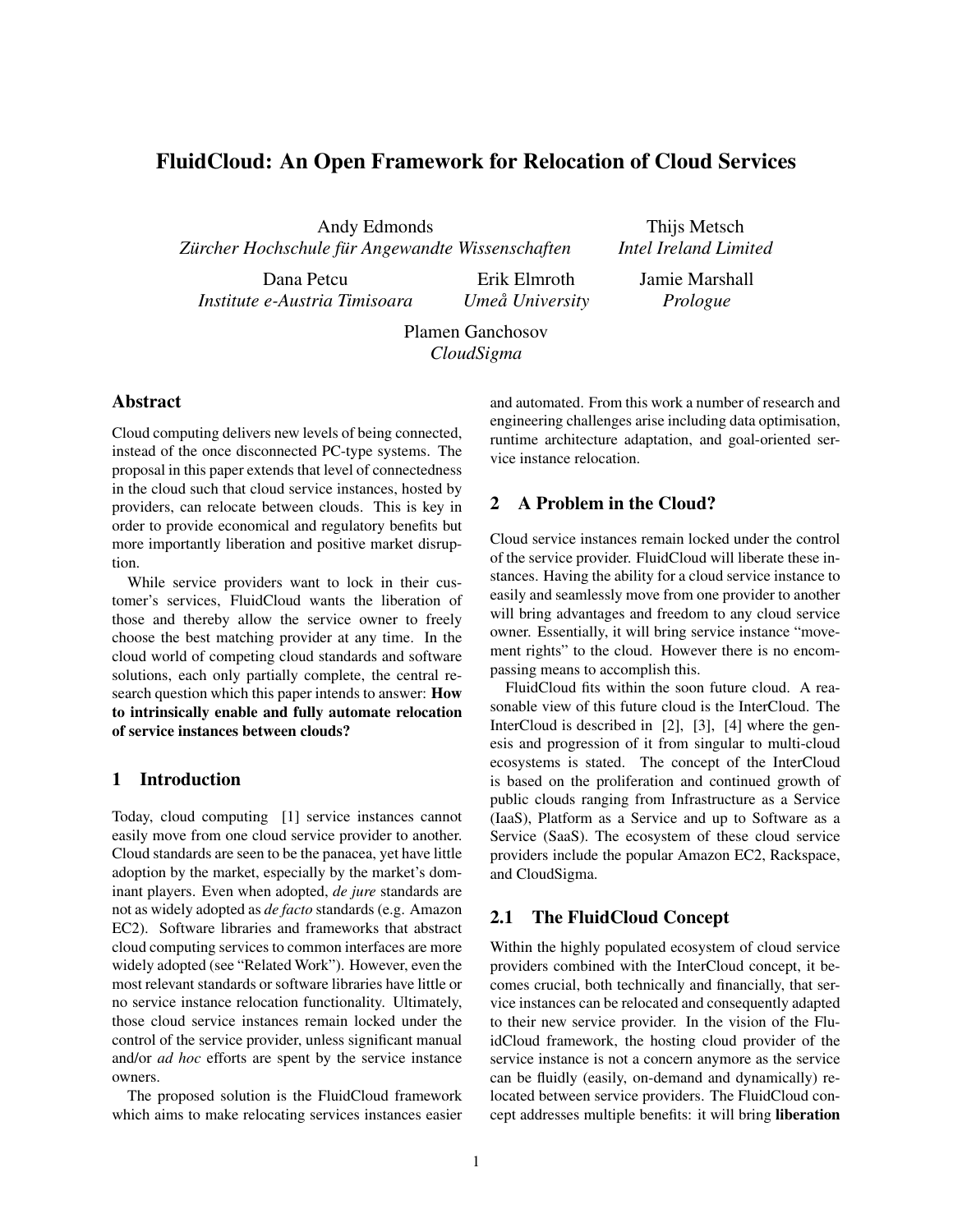to cloud service developers and operators who own services and are responsible for the associated data. They should have the option of movement for those services instances, data and the efficient means to enable them. It will enhance the InterCloud by advancing the definition (service topology), architecture and implementations of cloud computing, yet for stakeholders makes the transition easy through the framework. It will make it more economical by suggesting new compatible service providers, based on economical differentiators. Regulatory obligations can dictate the geographical location of the service instance. If a running cloud service instance is in an unrecognised or risky geographic region, the service provider can use FluidCloud to relocate that service instance at risk. Finally, with ease of relocation, positive market disruption is introduced, with the market place opened further, enabling greater competition based on service provider differentiation and not on technical lock-in or limitation is key.

# 2.2 FluidCloud Scenarios

To see how FluidCloud can be used in a practical sense, consider some examples which demonstrate the need for the FluidCloud framework.

- A Cloud Service Developer (CSD, e.g. University startup). Take the example where a university startup implements a new service in the cloud. The type of service is one that is architected to handle bursty traffic as described in [5]. After a period of time, the selected provider does not satisfy from technical (e.g. provider outages), economical (e.g. provider increasing prices), due to service offer changes. Here the benefits from a FluidCloud concept is that the startup can easily relocate their service to a new cloud service provider.
- A Cloud Service Provider (CSP; e.g. CloudSigma, ProfitBricks). A cloud service provider would like to relocate (or "on board") new customers from other cloud service providers. What is needed is to relocate new end-user service instances to their services from other, potentially, competing, differentiated services. This would allow the CSP to let their customers seamlessly relocate and adapt to their service offering. The cloud service provider operates the FluidCloud framework and offers it as a service.
- A Cloud Broker (e.g. CompatibleOne or Zimory). Developers and providers of cloud brokerage services and software should consider adding cloud service relocation functionality to their cloud brokerage offers. Typically, a cloud broker discovers

and provisions a cloud service instance on the behalf of the service owner. Once that target service instance is provisioned the end-user interacts and uses the target service instance, either through interfaces provided by the cloud broker or directly using the interfaces of the provisioned target service instance. The cloud broker is aware of the end-users service instances and can continually watch for compatible service types that can be offered to the end-user as a replacement, based on economic/geolocation/performance/feature/cost bases. If the service owner was interested the cloud broker can, using FluidCloud, relocate the service on the owner's behalf.

# 2.3 FluidCloud Contributions

For such scenarios, as described above, to be technically realised there is a set of missing technologies. Fluid-Cloud fills these gaps by providing the following key contributions:

- 1. Service Instance Relocation *Ensuring the overall orchestration and process of moving a cloud service from the source to the target cloud service provider*. There are two types of cloud services that FluidCloud will support and enable relocation for: IaaS and PaaS based services. The decision to relocate will be initiated by the owner of the service (e.g. through a user interface or API).
- 2. Service Instance Adaptation *The conversion, transformation and movement of the service and its related data*. Related to relocating IaaS and PaaS services are the potential service adaptations that need to take place. Parts of the service might need to be adapted when relocated. For example virtual machines may need to be adapted (re-contextualised) as its environment changes [6]. If we turn our attention to the PaaS area service instances need might need to be adopted (on source code level) for a certain target platform.
- 3. Data Relocation *Relocation, migration, transformation and conversion of the data belonging to the service*. Relocation of data fundamentally means moving bits and bytes. Currently tools such as GlobusOnline provide a service for easily transferring data between Grid sites using the proven GridFTP protocol [7]. Certainly technologies like Software Defined Networking can help when data paths are needed on-demand to be established between two providers.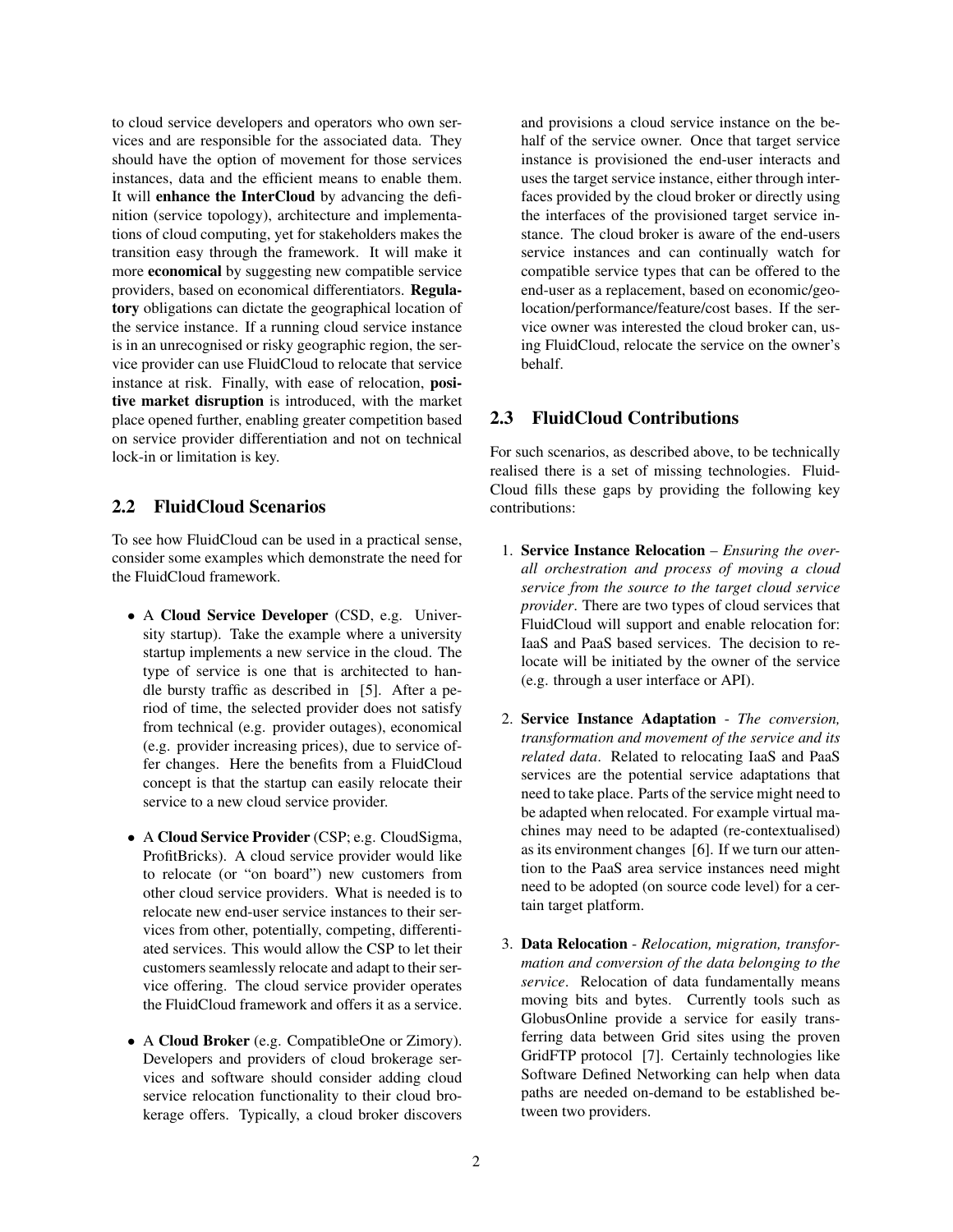## 3 Architecture

Core to realising FluidCloud are the following components shown in the proposed logical architecture.



Figure 1: Conceptual Architecture

The key components are the following:

- Service Instance A logical container that comprises the application and the data.
- CloudConduit Orchestrates the process, introspects the service instances (incl. topology) to be relocated. It is also responsible for the lifecycle of Migrators and setup of viaducts. The relocation is triggered with this module.
- Broker Discovers and provides both cloud provider services and Migrator facilities. Eventually it monitors the service instances. Also orchestrates the deployment of the Migrators.
- Migrator These are the libraries and services for adaptation and carry out one specific task related to relocation (possibly partial) of service instances. Multiple Migrators might be needed to carry out the overall relocation.
- Viaduct A logical path between two parties in which Migrators are organised. All together those accomplish the task of relocating a service instance from one cloud provider to another. Migrators as well as more network-oriented components (like proxies) are located on this path. All those components might be organised as workflows with multiple pipelines if needed.
- Cloud Service Provider A provider of either IaaS or PaaS service types.

In the diagram above, the CloudConduit analyses the service to be relocated and based on that it uses the Broker to find suitable replacement providers. Based on the replacement provider the CloudConduit uses the Broker again to find suitable Migrators to aid the relocation process.

Cloud service implementations are varied because their implementation can use IaaS or PaaS, for example. Therefore FluidCloud addresses:

- 1. Relocation of IaaS-based Service Instances. Fluid-Cloud will show the relocation of a service instance (and its data) running within virtual machines (on a local development machine, private end or public cloud). Triggers for the relocation can be scaling, costs, dependability or geo-location. The service instance will automatically be adapted to the new environment.
- 2. Relocation of PaaS-based Service Instances. The relocation of a PaaS based service instance and its data between providers. Key to this demonstration is the ability to adapt the service instance (on source code level) and convert it to the new environment. The motivation should be to bring PaaS services from closed environments (e.g. Google App Engine) into more open ones (e.g. CloudFoundry).
- 3. Service Instance Adaptation: IaaS to PaaS. A software developer has developed a service on his own virtual machine in a (Private) Cloud now he wants to roll-out this service on an available PaaS provider such as Google App Engine.

Currently infrastructure services are the main service type targeted by FluidCloud, however the architecture is capable to cover both platform services and IaaS to PaaS cases with different Migrators.

#### 4 Implementation

The first proof-of-concept (PoC) of the logical architecture for IaaS-based relocation has been implemented using the Python programming language. Each of the components are standalone processes which communicate with each other using asynchronous messaging (See Figure 2). The prototype uses the Advanced Message Queuing Protocol (AMQP).

The CloudConduit has capabilities to process requests for relocating service instances. When such a relocation is triggered it inspects the service instances for subcomponents (sub-services) and their dependencies. This is done through the RESTful Cloud APIs supported by both cloud providers, OpenStack<sup>1</sup> as source and Smar $tOS<sup>2</sup>$  as destination, in this case. Based on the inspection

<sup>1</sup>http://www.openstack.org

<sup>2</sup>http://www.smartos.org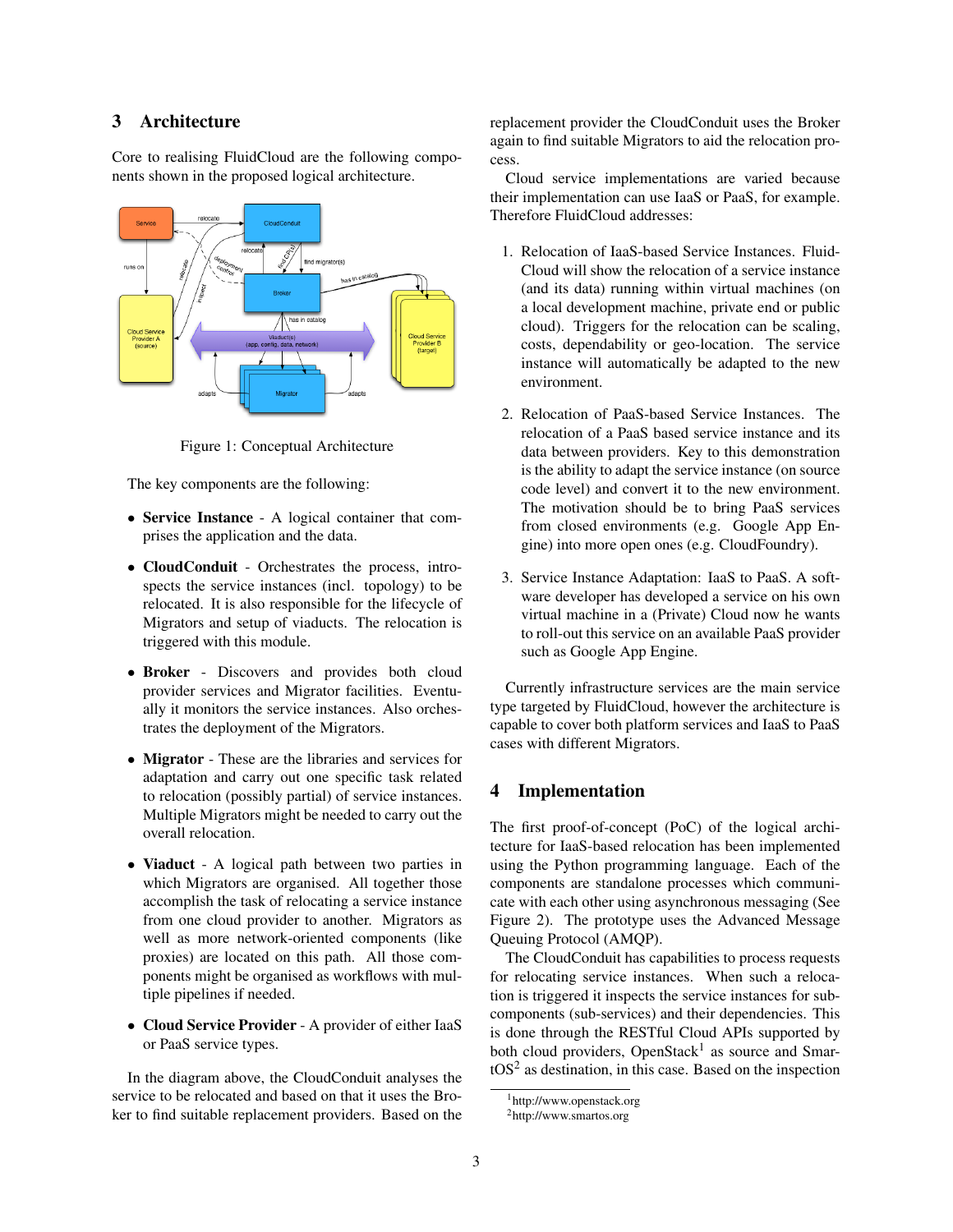

Figure 2: Implemented Architecture

it creates a set of tasks which need to be executed. Currently, the tasks are executed in sequential order. Later on the scheduling of these tasks may become more elaborate where parallelisation of tasks is appropriate.

The Broker now has the information to instantiate the appropriate Migrators that make up the Viaduct. The Migrators take care of the actual relocation and topology change of the service instance.

This implementation has been deployed within one data centre across two different platforms. The trigger for the relocation is done based on a performance evaluation of both platforms. A virtual machine on the SmartOS platform has a significantly higher I/O throughput (60.2MB/s on KVM virtual machine under SmartOS and 43.2MB/s on KVM virtual image under OpenStack measured with *dd* on identical hardware).

In this evaluation, a simple node.js service which has been deployed with a virtual machine within OpenStack is to be relocated to SmartOS. This virtual machine has block storage attached to it through an OpenStack cinder volume. The node.js also makes use of OpenStack Swift object storage.

After relocation the virtual machine will be running on the SmartOS platform. The data within the block storage will be relocated, whereas the data in the object storage will stay where it is, indeed the object storage could be hosted elsewhere e.g. Amazon S3. This will demonstrate that the service topology of the service instance can change after the relocation depending on the new destination service provider. This change in topology is done automatically. The service topology before and after relocation is shown in Figure 3:



Figure 3: Service Instance Before and after Relocation

The decision for this service topology after relocation is made by the CloudConduit and should be preferably guided by service owner policies, something not implemented in the PoC. Overall, to relocate this simple node.js application the following Migrators were placed on the Viaduct:

- The virtual machine image Migrator will pause the virtual machine on the OpenStack side and create a new virtual machine on the SmartOS side. Both machines are then booted using a prepared *ubuntu* image<sup>3</sup>. This is done such that the contents of the source image can be copied to the target image. The image itself is copied using the *netcat* and the *dd* command on the running ubuntu instances. After this copy operation the virtual machine on the SmartOS platform can be booted and will be an exact copy of the source VM. This is one approach of many.
- The Relocator for the OpenStack block storage copies the data from the block storage device in OpenStack cinder onto the Filesystem of the virtual machine running on KVM in a SmartOS zone. This is done with the help of the *sftp* protocol.
- Reconfiguration of the node is application's configuration file is based on regular expressions and a simple Python script. It changes the paths for node.js interpreter and the path to the data.

#### 5 Evaluation

The first outcome of this initial PoC was to prove that the architecture satisfies the scenarios described in this paper. The separation between the CloudConduit and the Broker was found useful as several technologies for the Broker exist. Furthermore the Broker can be used to establish Viaduct(s) as this could be made up out of virtual machines, which each could host a Migrator<sup>4</sup>. The overall architecture therefore has been proven to satisfy the needs.

The second outcome was to have initial metrics about the runtime of a simple relocation process. It will be crucial that the runtime cost is minimised and possibly reveal if actual online relocation can be achieved. For the relocation of the service instance in the PoC, a total downtime of ∼10 minutes was needed. The relocation was performed over a 1 Gb Ethernet network.

This combines the time for stopping the virtual machine and relocating it (seconds for stop, ∼5 minutes for relocation of the virtual machine image of 5.4GB),

<sup>&</sup>lt;sup>3</sup>In this case the virtual machine within OpenStack was initially booted from a volume instead of an image.

<sup>&</sup>lt;sup>4</sup>The Migrators were executed in sequential order.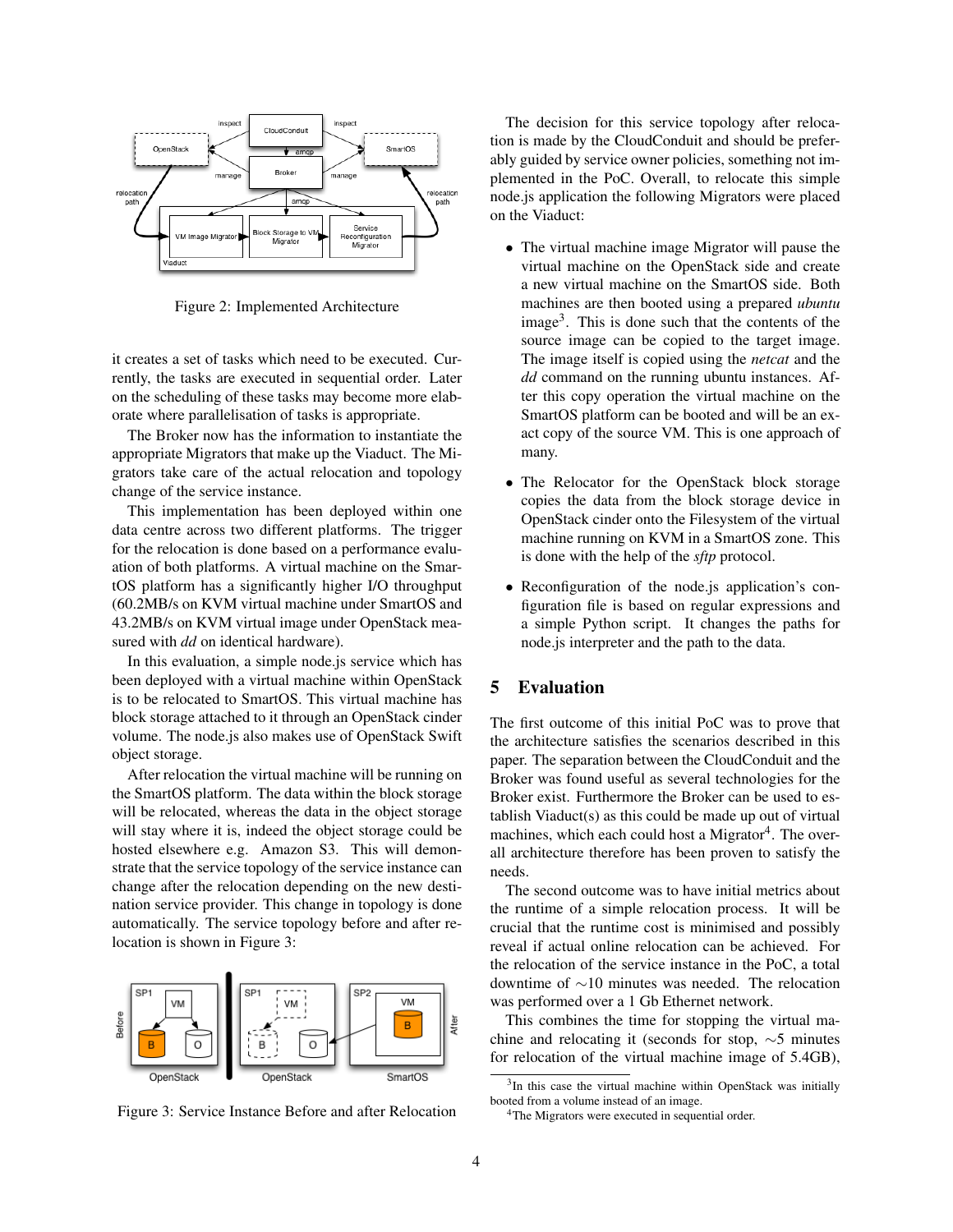the time to move the data from the block storage to the virtual machine (∼1 minute for 512MB test file within) and finally the reconfiguration (∼10 seconds to copy the script and execute it). Times fluctuated over several runs of the relocation. In general the time-to-relocation using this PoC will depend on the data payload sizes of the virtual machine image and the data in the block storage.

Overall the PoC proved the concepts to be working. In particular the implemented architecture described in the last sections should demonstrate that the concepts of FluidCloud are technically feasible. More over, the important thing is that the concepts described in this paper demonstrate a way of enabling fluidity of services between clouds.

#### 6 Related Work

Standard defining organisations interfaces such as  $OCCI<sup>5</sup>$  [8], CIMI<sup>6</sup> or CDMI<sup>7</sup> may realise interoperability but they do not necessarily solve the issue of relocation. The paper [9] reviews aspects related to portability and interoperability in clouds. It notes the lack of adoption of standards by vendors saying that "vendor[s] like[s] to put barriers to exit for their customers". Related thoughts are discussed in [10]. Here it is noted that cloud systems utilising different hypervisors will not interoperate, in part because they do not use the same data formats.

Adapter libraries enabled the means to manage multiple cloud offerings. The most prominent of these are Apache libcloud, fog.io, RightScale, Enstratius and jClouds.

There are quite a number of Platform as a Service (PaaS) offerings available today. Including Heroku, Red Hat OpenShift, CloudFoundry and Google App Engine. The majority of the PaaS offerings leverage the existing interoperability work that each language (and its standard libraries - e.g. WSGI for Python) and supporting services (e.g. MySQL, RabbitMQ) already have. However, this is not uniform across all PaaS offerings nor are the management interfaces to those platforms.

The Open Data Centre Alliance released a report [11] on long distance service instance relocation. Noted that relocation of workload possible but [. . . ] migrations occur between disparate data centres of the same cloud provider [. . . ] most of the time. So here the most obvious issues becomes clear: relocation is possible but mostly within a service providers domain, and that interdomain (InterCloud) relocation on IaaS and PaaS level needs more research.

Currently available software solutions for data management exist such as: Cloudant, Xeround, MongoLab or Amazon S3. But currently they lack the ability to convert data between the service instances, or relocate data.

The paper [12] looks at InterCloud more from the federation aspect and the authors describe their architectural vision of that InterCloud. One important aspect that the authors do note is the importance of cloud brokers in their architecture [13] as supported by [1].

# 7 Conclusions and Further Work

The need for service relocation will become ever needed the more cloud services are used and the more service owners move their services to the public cloud. Not only but as private cloud owners trust further and realise the value of the public cloud service relocation will be a need. FluidCloud will present a means for this to be supported a prototype framework is available. This framework will be released and supported under an Open Source license. There are further research and engineering challenges to be investigated including live service instance relocation between data centres, data payload minimisation, service decomposition over multiple target service providers and the leveraging of software-defined networking technologies.

#### References

- [1] P. M. Grance (2011). The NIST Definition of Cloud Computing. NIST special publication.
- [2] D. Bernstein, E. Ludvigson, K. Sankar, S. Diamond, and M. Morrow (2009). Blueprint for the Intercloud - Protocols and Formats for Cloud Computing Interoperability. Internet and Web Applications and Services, 2009.
- [3] D. Bernstein, D. Vij (2010). Intercloud Exchanges and Roots Topology and Trust Blueprint., The 2011 World Congress in Computer Science, Computer Engineering and Applied Computing.
- [4] Y. Demchenko, M. X. Makkes, R. Strijkers, C. de Laat (2012). Intercloud Architecture for Interoperability and Integration. IEEE 4th International Conference on Cloud Computing Technology and Science (CloudCom)
- [5] J. Elson (2008). Handling flash crowds from your garage. USENIX 2008 Annual Technical Conference.
- [6] D. Armstrong, D. Espling, J. Tordsson, K. Djemame, and E. Elmroth. Runtime Virtual Machine Recontextualization for Clouds. Euro-Par 2012 Workshops,

<sup>5</sup>http://www.occi-wg.org

<sup>6</sup>http://dmtf.org/standards/cmwg

<sup>7</sup>http://cdmi.sniacloud.com